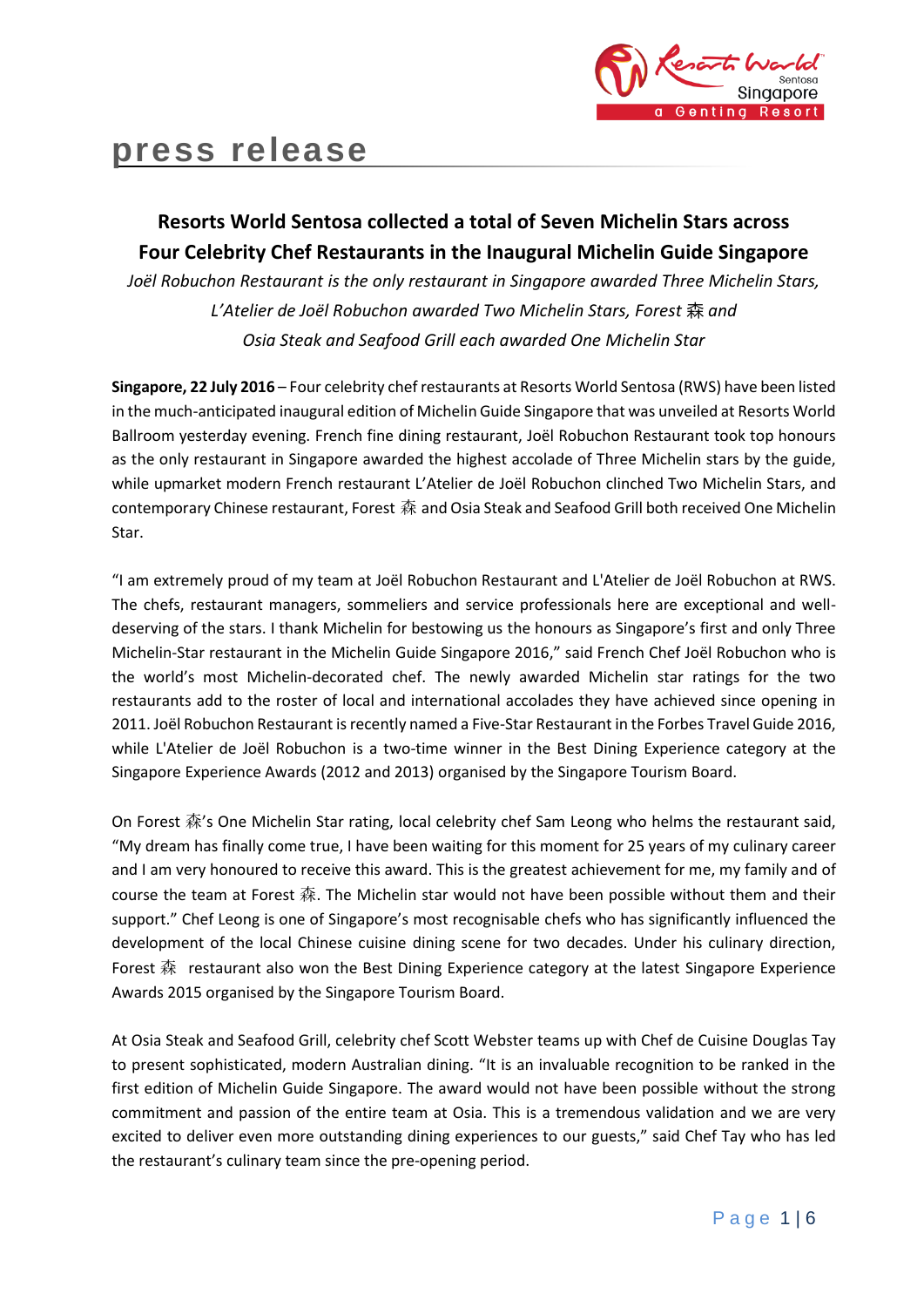The prestigious recognition from Michelin Guide Singapore is a great encouragement to the dedicated team of chefs and culinary professionals at RWS. As the premium lifestyle integrated resort in Asia, RWS is committed to staying ahead of Singapore's vibrant and diverse dining landscape and build Singapore's standing as a true international culinary destination.

- Ends -

**Media Contacts: Resorts World Sentosa** Chloe Li Tel: +65 6577 9759 Email: [chloe.myli@rwsentosa.com](mailto:chloe.myli@rwsentosa.com)

**Ogilvy Public Relations (for Resorts World Sentosa)**  Jacqueline Cai Tel: +65 6213 9974 Email: [jacqueline.cai@ogilvy.com](mailto:jacqueline.cai@ogilvy.com)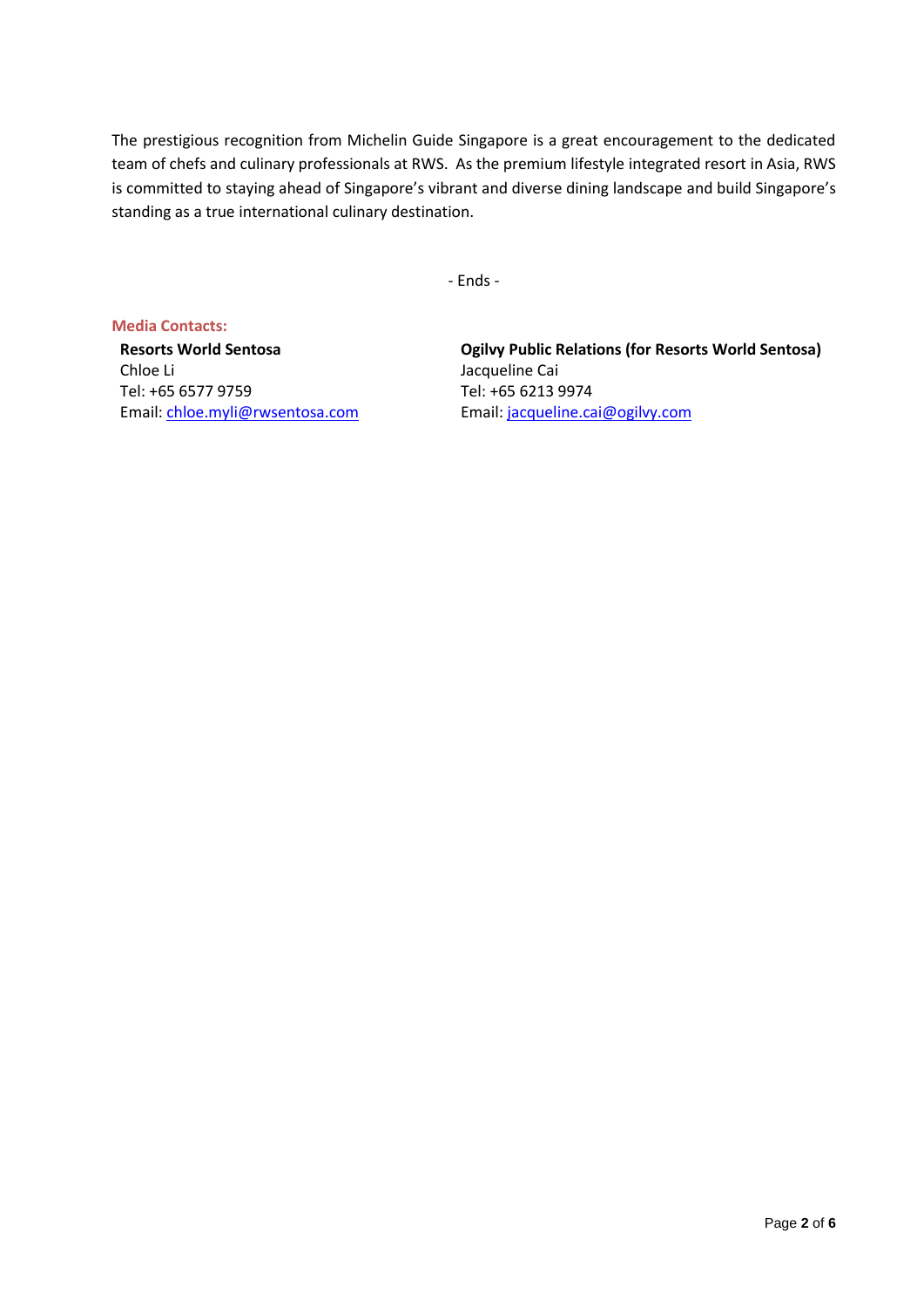#### **RESTAURANT PROFILES**

**About Joël Robuchon Restaurant (3 Michelin Stars) Joël Robuchon** 餐**厅** Level 1, Hotel Michael



Joël Robuchon Restaurant at Resorts World Sentosa is a French fine dining restaurant where service, ambience, ingredients, presentation, and above all, flavours, combine to create a sublime and truly exceptional dining experience. Worldrenowned French Celebrity Chef Joël Robuchon and Executive Chef Michael Michaelidis ingeniously present a repertoire of inventive French classics with unparalleled culinary precision at the restaurant. Gourmands can enjoy the signature 16-course degustation menu which many food critics have described as pure 'magic'. Guests will also be awed by Robuchon's famous bread, cheese, dessert, ice cream and tea trolleys. In addition, an extensive wine list with more than 1,200 wine labels await the connoisseur.

**About L'Atelier de Joël Robuchon (2 Michelin Stars) L'Atelier de Joël Robuchon** 餐**厅** Level 1, Hotel Michael



L'Atelier de Joël Robuchon was a concept developed by Chef Joël Robuchon in 2003. Drawing inspiration from the simplicity in Japanese cuisine and the vibrant atmosphere in Spanish tapas bars, the Atelier (meaning workshop) was born. It features a convivial atmosphere, where chef Robuchon wanted to stage the chefs in a central kitchen in full view of the guests. The guests, seated at the counter, can see their food being transformed 'under the spotlight'. The adjoining bar to the restaurant allows guests to have an aperitif before their meal.

#### **About Forest** 森 **(1 Michelin Star)** Level 1, Equarius Hotel



Forest森 is famous local celebrity chef Sam Leong's first ever restaurant opened in partnership with RWS. Together with Chef de Cuisine Mike Tan, they break out of traditions and take bold steps to reinvent contemporary Chinese cuisine. Unique to a Chinese restaurant, Chef Leong takes a western approach towards the service and presentation of his dishes. An exquisite dining experience not to be missed, Forest森 truly redefines the art of Chinese fine dining.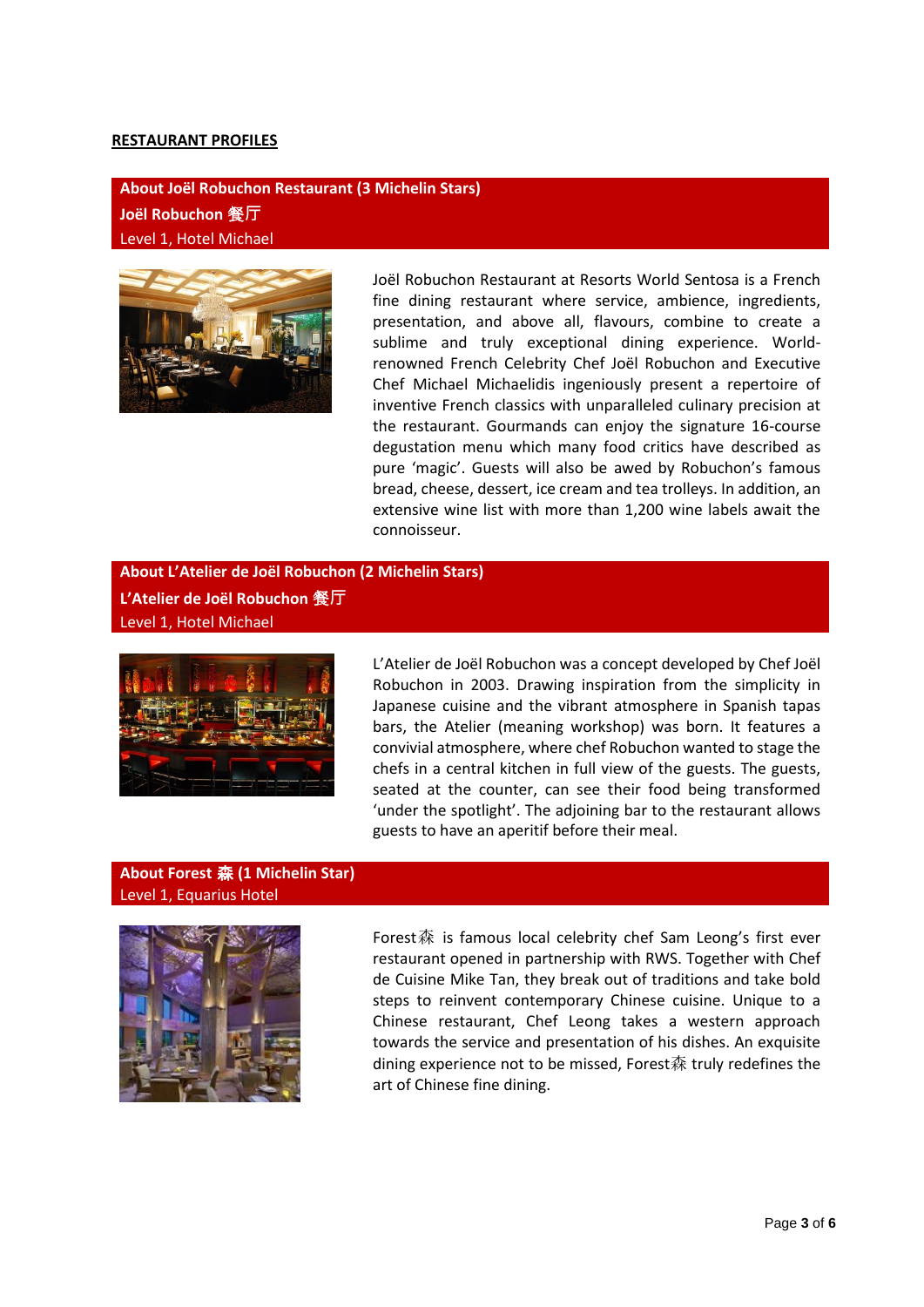### **About Osia Steak and Seafood Grill (1 Michelin Star)** 澳西**亚牛扒海鲜烧烤** Festive Walk, RWS



Osia Steak and Seafood Grill is all about sharing a hearty meal with your loved ones. Australian Celebrity Chef Scott Webster and Chef de Cuisine Douglas Tay's Sharing Plates Menu feature sensational roasted meats and grilled seafood designed for communal dining. The premium meats and selected seafood are specially sourced and air flown from Australia, including the renowned Byron Bay Berkshire Pork, as well as the highly soughtafter Matsusaka Full Blood Wagyu Beef. Combining Asian influences and Western culinary techniques with finesse, signature dishes include *Freshly Baked Stone Hearth Flatbreads*, *Grainge Grain-Fed Black Angus Beef Tenderloin*, *Byron Bay Berkshire Pork Rack* and *Valrhona Hot Chocolate Soup*.

| <b>Chinese translations</b>  |                               |
|------------------------------|-------------------------------|
| Joël Robuchon                | 若埃尔•罗比雄                       |
| Sam Leong                    | 梁兆基                           |
| Scott Webster                | 斯科特·韦伯斯特                      |
| Douglas Tay                  | 郑吉辉                           |
| Joël Robuchon Restaurant     | Joël Robuchon 餐厅              |
| L'Atelier de Joël Robuchon   | L'Atelier de Joël Robuchon 餐厅 |
| Forest 森                     | Forest 森                      |
| Osia Steak and Seafood Grill | 澳西亚牛扒海鲜烧烤                     |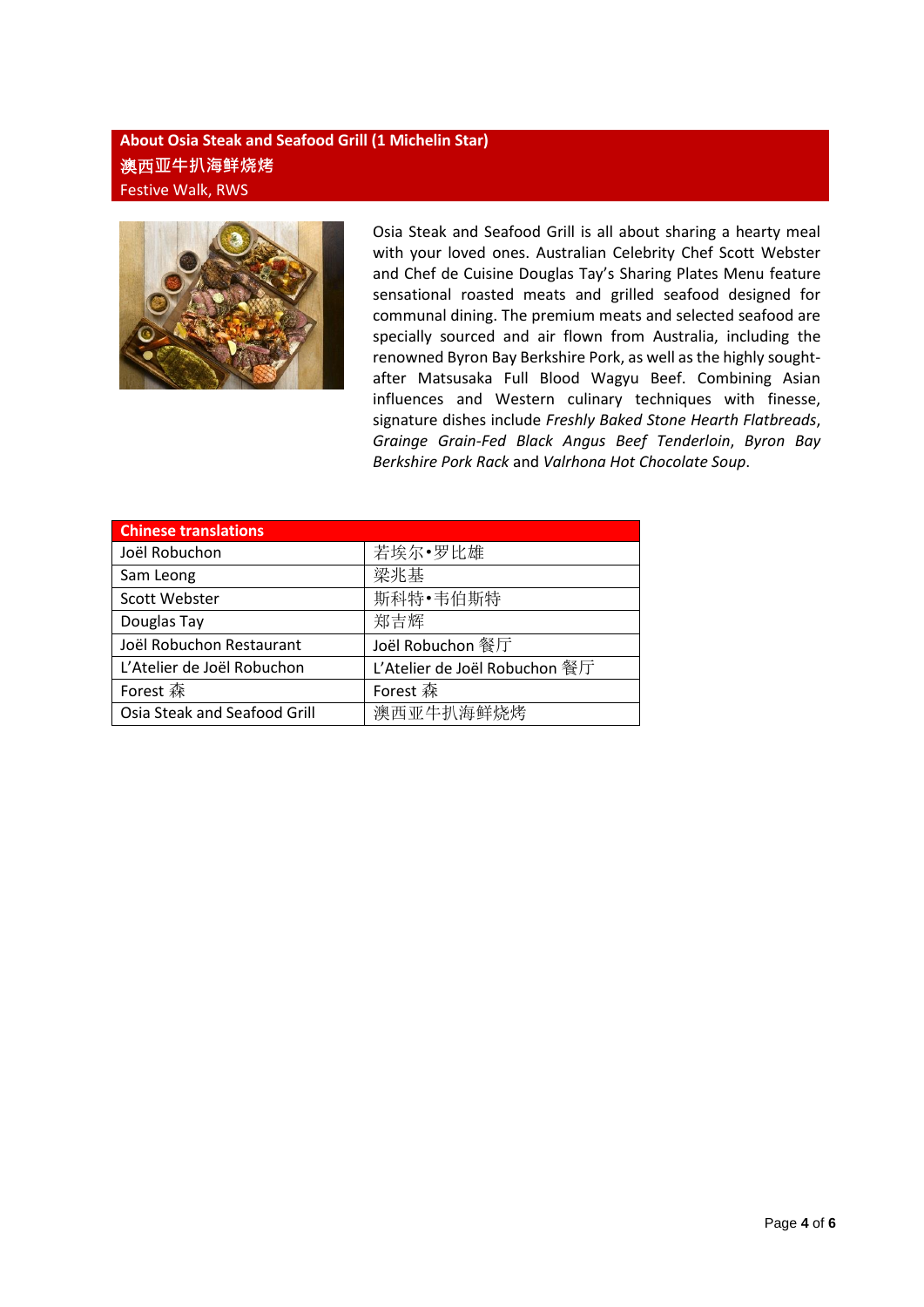#### **About Resorts World Sentosa (**圣淘沙名**胜世界)**

Resorts World Sentosa (RWS), Asia's ultimate destination resort, is located on Singapore's resort island of Sentosa. Spanning 49 hectares, RWS is home to key attractions including the region's first-and-only Universal Studios theme park, S.E.A. Aquarium (one of the world's largest aquariums), Adventure Cove Waterpark and Dolphin Island. Other attractions include a Maritime Experiential Museum, an awardwinning destination spa, a casino, six unique hotels, the Resorts World Convention Centre, celebrity chef restaurants, and specialty retail outlets. The resort also offers world-class entertainment, from original resident productions to concerts and public shows such as the Crane Dance and the Lake of Dreams. RWS has been named "Best Integrated Resort" since 2011 for five consecutive years at the TTG Travel Awards which recognises the best of Asia-Pacific's travel industry. RWS is wholly owned by Genting Singapore, a company of the Genting Group. For more information, please visi[t www.rwsentosa.com.](http://www.rwsentosa.com/)

/ResortsWorldatSentosa @rwsentosa [www.rwsentosablog.com](http://www.rwsentosablog.com/)

#### **Editor's Note**

Please use the following photo captions for visuals. High resolution photos can be downloaded from link:<https://app.box.com/v/RWSMichelinRestaurants2016>



Mr. Tan Hee Teck (陈启德), CEO of Resorts World Sentosa (middle in black tie) with the RWS culinary team. Four restaurants at RWS won a total of seven Michelin Stars in the inaugural edition of Michelin Guide Singapore.